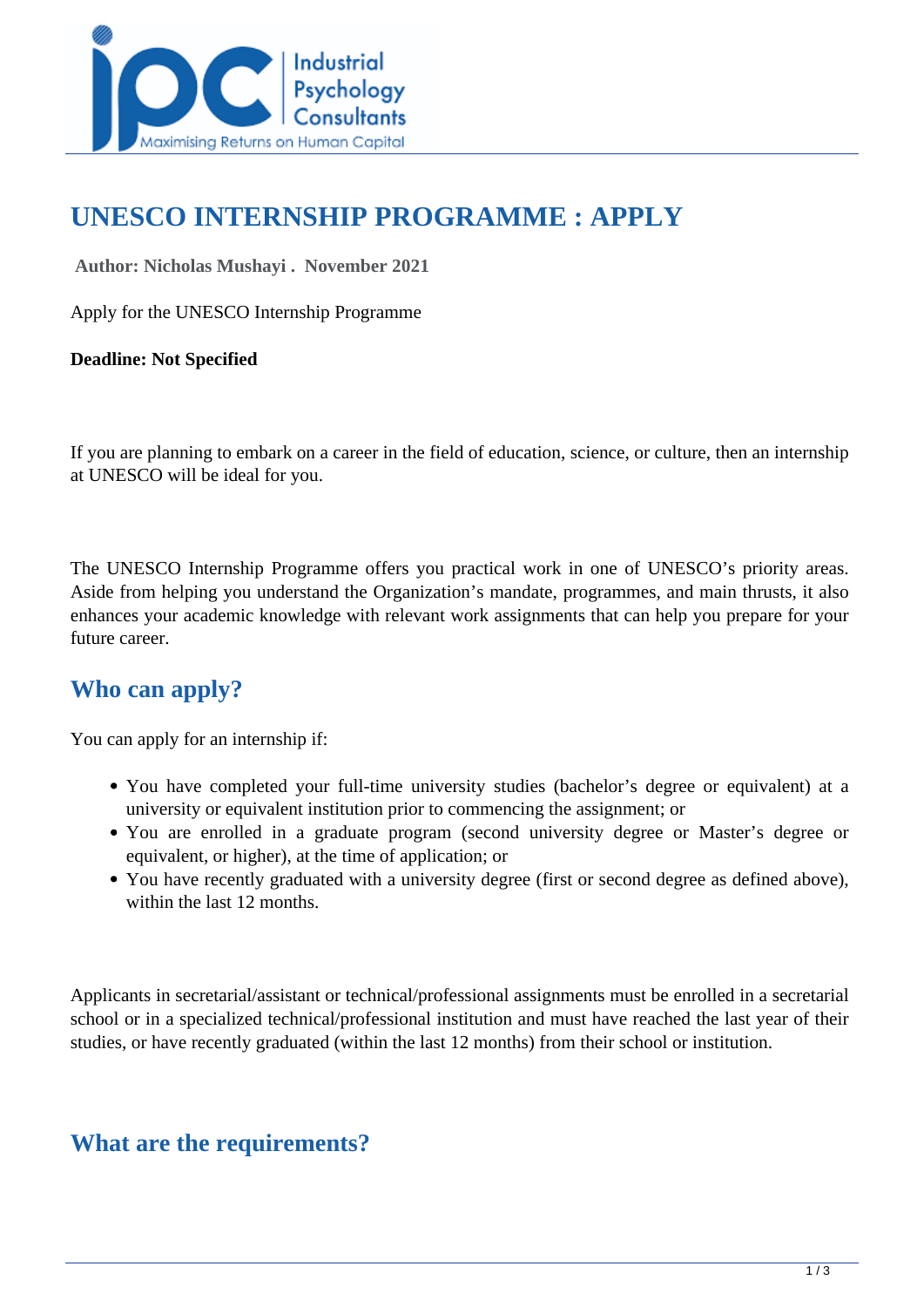

- Age: You must be at least 20 years old to apply.
- Languages: You should have an excellent command, both written and spoken, of English or French. Working knowledge of the other language (English or French) is an asset and may be required for internships in secretarial and assistantship assignments at the headquarters.
- Computer skills: You must have an excellent knowledge of computer systems and office-related software.
- Team player: You should be able to work well in a team and adapt to an international working environment.
- Communication skills: You should possess strong interpersonal and communication skills.

#### **What do you need to prepare?**

- Visa: You should obtain any necessary visas.
- Travel: You must arrange and finance your travel to the location where you will undertake your internship.
- Medical insurance: You must show proof of comprehensive health insurance valid in the country where you will undertake your internship and for the entire period of the internship. UNESCO will only provide limited insurance coverage up to USD 30,000 against the risk of illness, disability, or death during the internship period.
- Medical certificate: Before the beginning of your internship, you must provide a medical certificate indicating you are fit to work.
- ID/Certificate of Enrolment/Diploma (if you have just recently graduated)

### **Before applying**

- Have your motivation letter and résumé ready before filling out the application form. You only have one hour to finish the process.
- All fields marked with  $*$  are mandatory.
- You can only use either English or French in applying.
- You are allowed to submit only one application.
- The duration of an internship generally ranges between 2 and 6 months.
- UNESCO does not remunerate interns. There is no compensation, financial or otherwise for internship assignments.
- Even if you are eligible, there is no guarantee of placement. We receive more applications from qualified candidates than we can place.
- Your application will be accessed by UNESCO managers around the world and will stay in our database for a period of six months.
- **We do not respond to each and every candidate.** If selected, you will be directly contacted by the manager. If you do not receive any update within six months, it means that your application